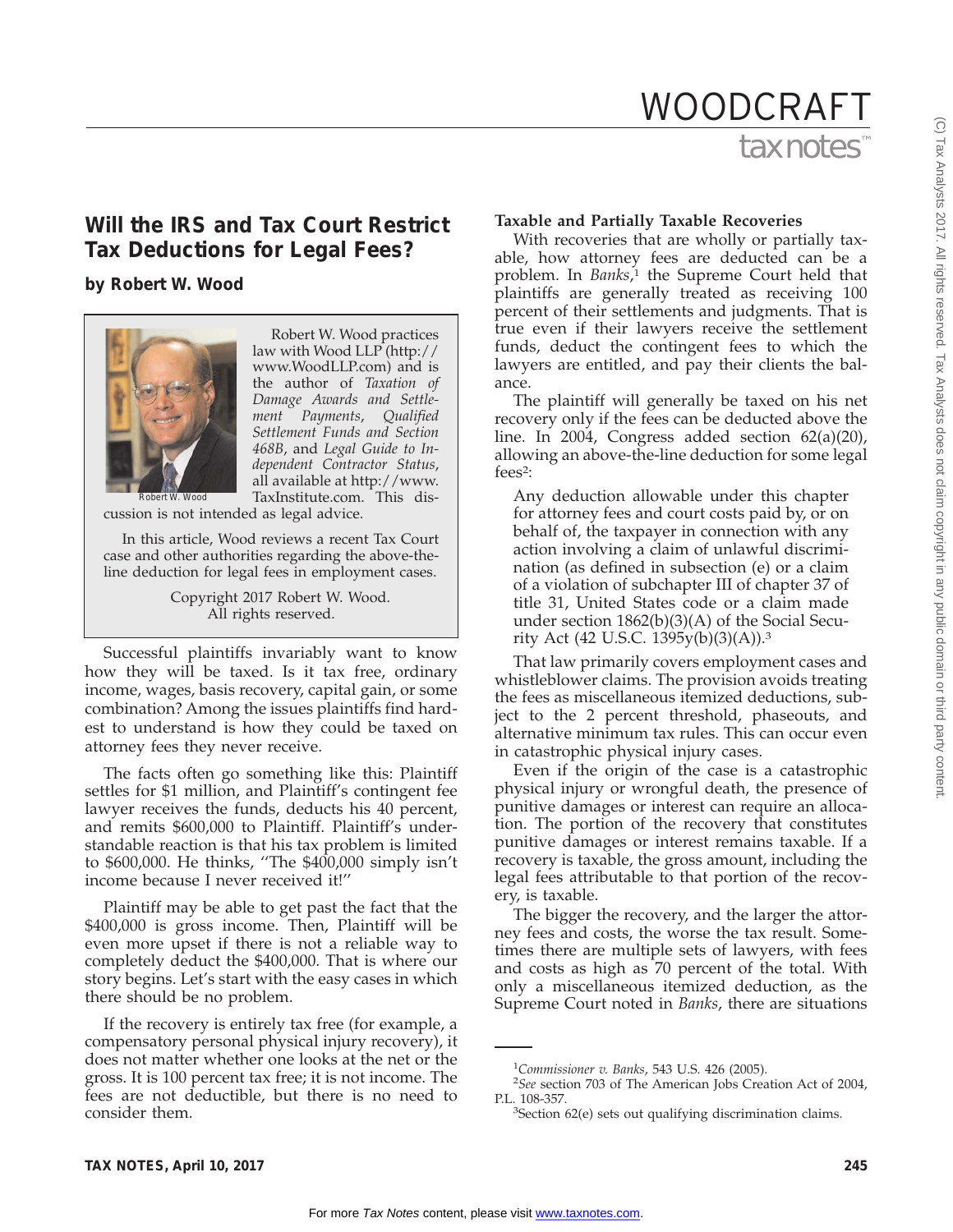(C) Tax Analysts 2017. All rights reserved. Tax Analysts does not claim copyright in any public domain or third party content.C) Tax Analysts 2017. All rights reserved. Tax Analysts does not claim copyright in any public domain or third party content

in which the tax on the gross recovery exceeds the net recovery received by the taxpayer. It can create ''the perverse result that the plaintiff loses money by winning the suit.''4

#### **Above-the-Line Deduction**

Almost any claim in the employment context, including a whistleblower claim, is covered by the 62(a)(20) deduction. Among other things, under section 62(e)(18), the statute permits the deduction from gross income of attorney fees regarding claims ''providing for the enforcement of civil rights, or . . . regulating any aspect of the employment relationship, including claims for wages, compensation, or benefits, or prohibiting the discharge of an employee, the discrimination against an employee, or any other form of retaliation or reprisal against an employee for asserting rights or taking other actions permitted by law.''

Structurally, section 62(e)(18) is a catchall provision, intended to benefit even claims of unlawful discrimination that are not otherwise specifically listed in that section. In FFA 20133501F, the IRS described section 62(e)(18) as providing ''an abovethe-line deduction for attorney's fees and costs incurred in an action or proceeding *involving any aspect of the employment relationship*'' (emphasis added). Any, presumably, means any.

Similarly, LTR 200550004 involved a suit for pension payments under section 502(a)(3) of ERISA. Applying section 62(e)(18), the IRS reasoned that the money to be received by the taxpayer ''resolves a claim for pension benefits that [the taxpayer] asserted against [its] employer under federal law. Thus, the... award resolves a claim of unlawful discrimination under [section] 62(e).'' The fact that this was a claim for pension payments was sufficient.

Of course, many claims still fall entirely outside the scope of the above-the-line deduction. Examples outside the employment context include claims for defamation, infliction of emotional distress, contract disputes, and property disputes. If such claims are made in the context of employment or involve civil rights, the fees may be deductible above the line.

Otherwise, the legal fees may be considered miscellaneous itemized deductions. When employment claims or violations of civil rights are part of the case, the IRS generally seems to approve all the fees as an above-the-line deduction. In general, the IRS has not pushed to bifurcate the legal fees and to allocate them based on which claims truly involve employment or civil rights, and which do not. That stands as a welcome contrast to some other areas in which legal fees are bifurcated and treated as nondeductible, deductible, or subject to capitalization based on some kind of allocation.5

#### *Sas*

In *Sas*, <sup>6</sup> the Tax Court held that the legal fees in question paid by Ellen Sas and her husband, Roger Jones, did not qualify for the above-the-line deduction and could only be treated as miscellaneous itemized deductions. The court found that they were insufficiently employment-related. Moreover, they did not qualify as business expenses, which had been the taxpayers' alternative argument. Although it is only a summary opinion from the Tax Court, it is a troubling example of both the IRS and the Tax Court restricting the provision.7

In 2008 Seattle Bank hired Sas as president and CEO. In mid-2010, she received a change-of-control bonus of \$612,000. Sas and her spouse would later report the bonus as wages on their joint 2010 tax return. However, a few months after receiving the bonus, Seattle Bank terminated Sas's employment.

A few months later, Seattle Bank filed suit against Sas, alleging breach of fiduciary duty, and attempted to recover the \$612,000 bonus. Sas counterclaimed, alleging employment discrimination. The parties settled in mid-2011. The settlement agreement provided that Seattle Bank and Sas would each pay nothing, and each released all claims against the other.

Sas paid \$25,000 to her lawyer in 2010, and another \$55,798 in 2011. She and her husband also maintained an accounting and consulting business, with Jones reporting on their joint Schedule C. For 2011, they had no income on Schedule C, and \$293,385 of income on Schedule E, ''Supplemental Income and Loss.''

On their 2010 joint return, in addition to the \$612,000 bonus, they reported a negative \$25,000 of income on the ''other income'' line (line 21) of their return to claim the legal fees. They claimed the same line 21 treatment for 2011, deducting the \$55,798. The IRS disallowed both, but allowed them as miscellaneous itemized deductions for each year.

<sup>4</sup> *Banks*, *supra* note 1.

<sup>5</sup> *See Johnson-Waters v. Commissioner*, T.C. Memo. 1993-333; *Church v. Commissioner*, 80 T.C. 1104, 1110 (1983). <sup>6</sup>

*Sas v. Commissioner*, T.C. Summ. Op. 2017-2. <sup>7</sup>

Summary opinions are issued under the Tax Court's small case procedures. A summary opinion cannot be relied on as precedent, and the decision cannot be appealed. *See* Tax Court, <sup>2</sup>Taxpayer Information: After Trial." Congress mandated that summary opinions ''not be treated as precedent in any other case.'' Under section 7463(b), the Tax Court cannot make precedent in a small case, nor can any court treat a summary opinion as precedent. Andy Grewal, ''The Un-Precedented Tax Court: Summary Opinions'' (May 29, 2015).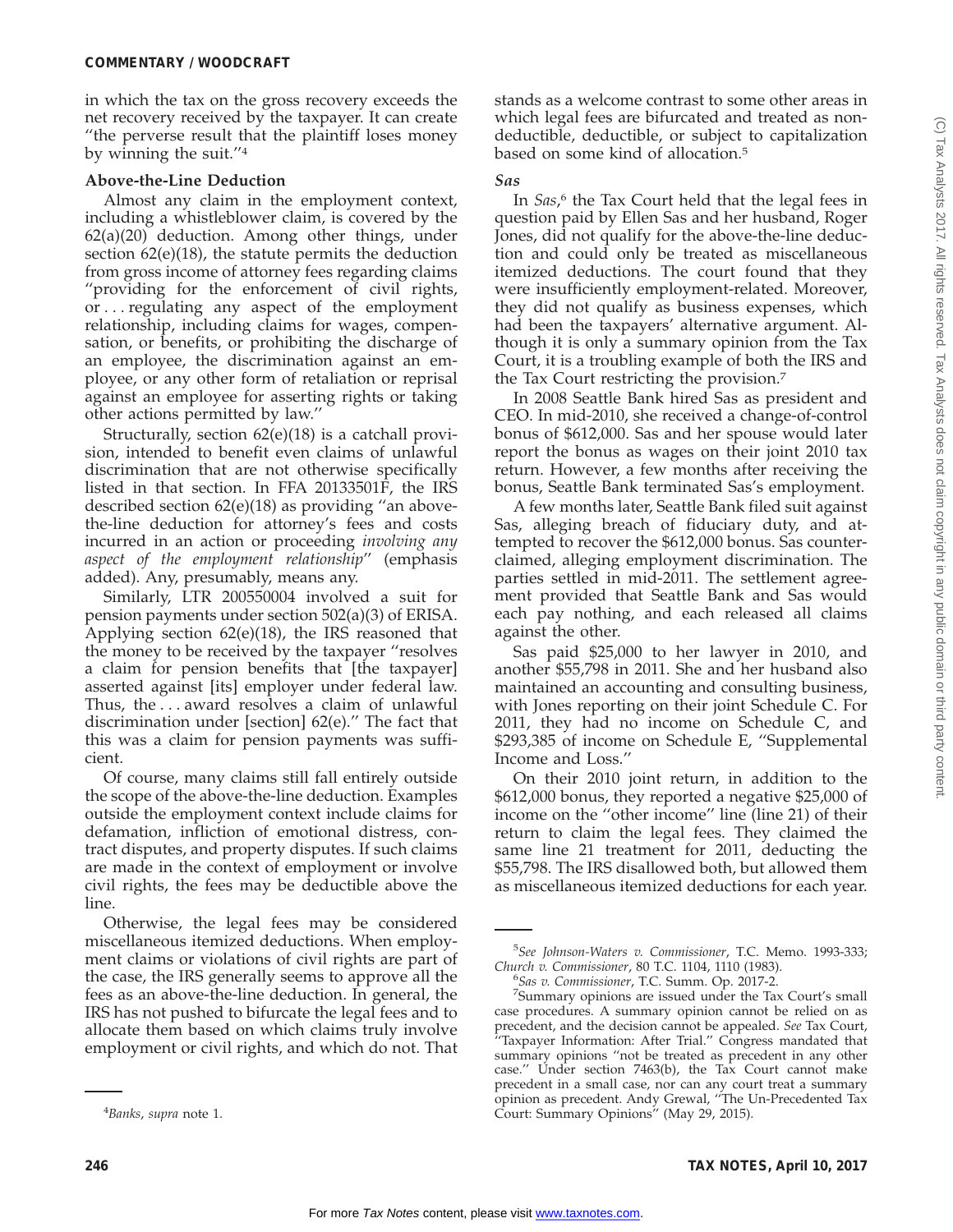Eventually, the taxpayers went to Tax Court. Predictably, they argued that these were employment-related legal fees and therefore deductible above the line. Also, they argued that they were ordinary and necessary business expenses for their Schedule C accounting and consulting business. They argued that the lawsuit would have an adverse effect on Sas's professional reputation, which could harm their accounting business.

#### **Employment Dispute?**

Despite the seeming breadth of the above-theline deduction, the Tax Court held that these legal fees only qualified as miscellaneous itemized deductions. In one sense, the decision is understandable, because this was not your usual employment settlement. Normally, the plaintiff recovers from the employer, and one can subtract the legal fees without going negative.

Here, of course, there was a walkaway settlement, so there was no additional gross income to Sas. However, Sas sensibly argued that the *whole* dispute was about her bonus. After all, that was what the employer was trying to get back. She argued that she had included the bonus as income when she received it in 2010.

Indeed, she was only able to retain it because of her counterclaims. Therefore, she argued, the legal expenses were directly related to the case and that \$612,000. That seemed fairly persuasive. Nevertheless, the Tax Court concluded that, the ''amount includible in the taxpayer's gross income'' cannot reasonably be interpreted to include prevention of potential loss of income that would be includable in the absence of any claim.

The Tax Court found that Sas's bonus was related to her employment. In fact, the court noted that the settlement agreement stated explicitly that neither party was being paid. That raises the question whether the tax result might have been different had the settlement agreement been more carefully crafted to address this point.

In any case, the court observed that there was a gross income provision in the statute.8 That is, the legal expenses could be deducted above the line only if the case produces gross income in the same tax year from which to deduct it. Because the court said her bonus was unrelated, there was no gross income. The court did not expressly hold that the legal fees were not employment-related.

However, the court said that it would assume for argument's sake that her counterclaims were in

 ${}^{8}$ Section 62(a)(20) ("The preceding sentence shall not apply to any deduction in excess of the amount includible in the taxpayer's gross income for the taxable year on account of a judgment or settlement . . . resulting from such claim.").

connection with unlawful discrimination. Even so, both amounts of legal fees were in excess of any gross income she got from the case. So the court would not allow any above-the-line deduction.

#### **Business Expense?**

Next, the Tax Court took on Sas's argument about her professional reputation. The court acknowledged that the clawback of Sas's bonus could harm her professional reputation, which could harm the accounting business. However, the court said the origin of the claim was what mattered, not the potential consequences of a win or loss.

The court found that Sas's claims arose from her status as a former employee of Seattle Bank, not from the taxpayers' accounting business. Indeed, Sas hired an attorney because Seattle Bank was attempting to claw back a bonus. That meant these legal fees were plain old miscellaneous itemized deductions, nothing more.

The court even referred to *Gilmore*. <sup>9</sup> In *Gilmore*, a divorce case, Don Gilmore's wife was claiming over half of his stock in his three General Motors dealership franchises. He fought her claims, and his legal fees were high.

Gilmore deducted the legal fees as business expenses, noting that if his wife had won, he could have lost his job as the president and general manager of the three dealerships. Indeed, GM could well have canceled his dealer franchise. The Supreme Court ruled that the tax character of the costs of resisting a claim depended on whether the claim arises in connection with the taxpayer's profitseeking activities. The consequences were different. Because the origin and character of the taxpayer's claim were personal (Gilmore's divorce), his legal expenses were not deductible. The Tax Court in *Sas* also relied on a more recent case.

In *Test*, <sup>10</sup> the taxpayer was employed by the University of California. In addition to her university employment, she owned a business. When her university department was under a state audit, she hired counsel to respond to negative publicity, and to attempt to prevent the public release of the audit report draft.

She deducted the legal fees as a business expense, claiming that she was protecting her professional reputation. That, in turn, was important to the success of her side business. The Tax Court held that the legal expense originated in her employment at the university, not with the operation of her own company. That meant the legal fees could not

<sup>&</sup>lt;sup>9</sup>Gilmore v. United States, 245 F. Supp. 383 (N.D. Cal. 1965).

<sup>&</sup>lt;sup>10</sup>Test v. Commissioner, T.C. Memo. 2000-362, aff'd, 49 Fed. Appx. 96 (9th Cir. 2002).